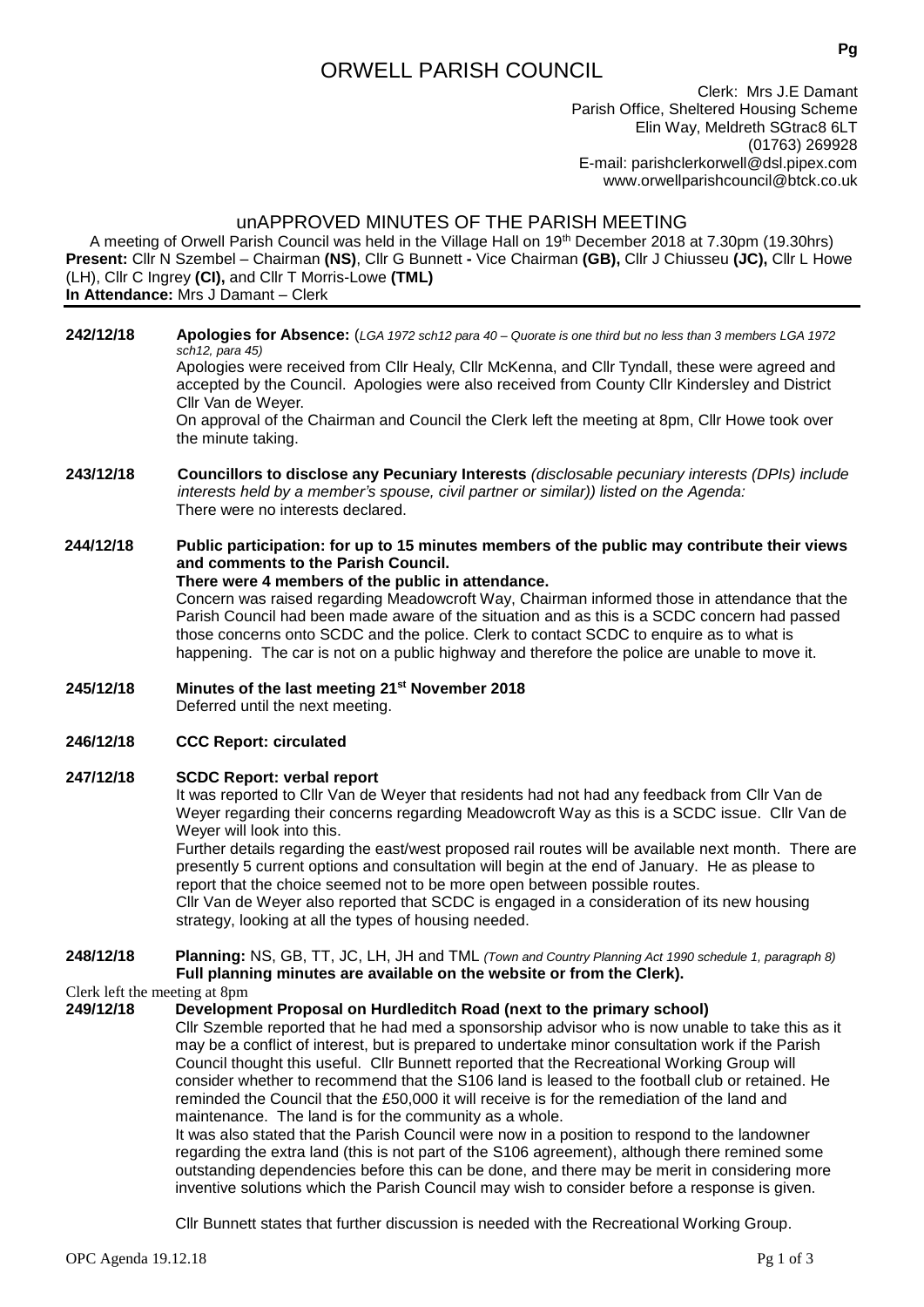# **250/12/18 Oatlands:**

Cllr Szembel reported that a response had been received from the CEO of Anglian Water, but there had been no further response.

#### **251/12/18 Recreational Ground Working Group:** (Cllr Bunnett, Cllr Ingrey, Cllr McKenna and Mr C Thompson were present)

Cllr Bunnett reported that there had been a meeting held recently but only Parish Councillors were in attendance. It had been the intention to ask the Football Club what their proposal for the new football pitch would be unfortunately this could not be discussed especially concerning the footpath of which will be needed to gain access to the new pitch. Cllr Bunnett showed the meeting a map of the site with the proposed vehicular access to the new recreation area from the north west of the development. Cllr Bunnett stated that vehicular access needs to be informally confirmed. The proposed (and agreed by the developers) pedestrian access is via a path running through the present recreation ground, along the side of the tennis courts and through the central axis of development. The Parish Council can choose to use this route or try to agree another at the rear of the development which is proposed to be grass. The Parish Council will need to decide on whether they would like to put a surface on this or leave it as grass, this will be funding by the Parish **Council** 

Cllr Bunnett drew the Council's attention to the potential problem that the footpath through the development as this will be owned by the developers but under the responsibility of the management company, who could stop access at their discretion and at any time. The Parish Council could apply to have this part designated as a public footpath. That would make the Parish Council responsible for its maintenance, but would secure the access route. Cllr Bunnett also reported that an opening could be made in the hedge on the eastern side and a route opened circuiting the estate. Cllr Howe suggested that this might make the developers less inclined to afford a more direct route. Cllr Szembel stressed that the sequence in which these requests and ideas were put forward was vital.

Cllr Ingrey remined the meeting that there had been a project for a playground and that access was of mutual benefit to the estate residents and villagers. Cllr Ingrey also stated that permission had still not been confirmed for crossing the track, Cllr Bunnett and Cllr Ingrey to arrange a meeting with the landowner of the track. **Action: GB/CI Action: GB/CI** 

# **252/12/18 Recreation Ground & Pavilion:**

Play equipment weekly inspection. All equipment appears to be in good working order. Pavilion Survey – Cllr Bunnett to get confirmation from the Clerk if a structural review has been arranged for insurance purposes. **Action: GB/Clerk** Cllr Bunnett also reported that he had received an email from the Run Orwell which books the pavilion but not the recreation ground.

## **253/12/18 CCTV:**

Letters will be sent out then the new cameras will be installed in the New Year. The three sites are Volac, Primary school and half way down the High Street. Clerk is in contact with SCDC regarding a new lamp post which if possible, to be installed on the other side of the junction of Malton Lane and the High Street. **Action: Clerk Action: Clerk** 

# **254/12/18 Chapel Orchard:**

Cllr Morris-Lowe reported that he was unable to attend the Christmas activities but reported that it appears that it all went very well.

# **255/12/18 Clunch Pit Management Trust (CPMT):**

Cllr Bunnett needs further confirmation of the solicitors so will contact the Clerk to look into winding<br>up the trust. It is still not known when the new shepherd is due to take over. **Action: GB** up the trust. It is still not known when the new shepherd is due to take over.

## **256/12/18 Village Hall:**

Cllr Howe will liaise with the present Committee regarding the lights that had been removed by<br>TOPS. TOPS. **Action: LH**

## **257/12/18 Glebe Paddock Agreement:**

Cllr Bunnett reported that the agreement for the paddock is satisfactory and ready for signature.

## **258/12/18 Financial Matters:**

1. Financial Statements for December

2.Payments and Additional payments for December *(Additional payments are shaded, these costs have already been agreed but may not have appeared on the agenda.*